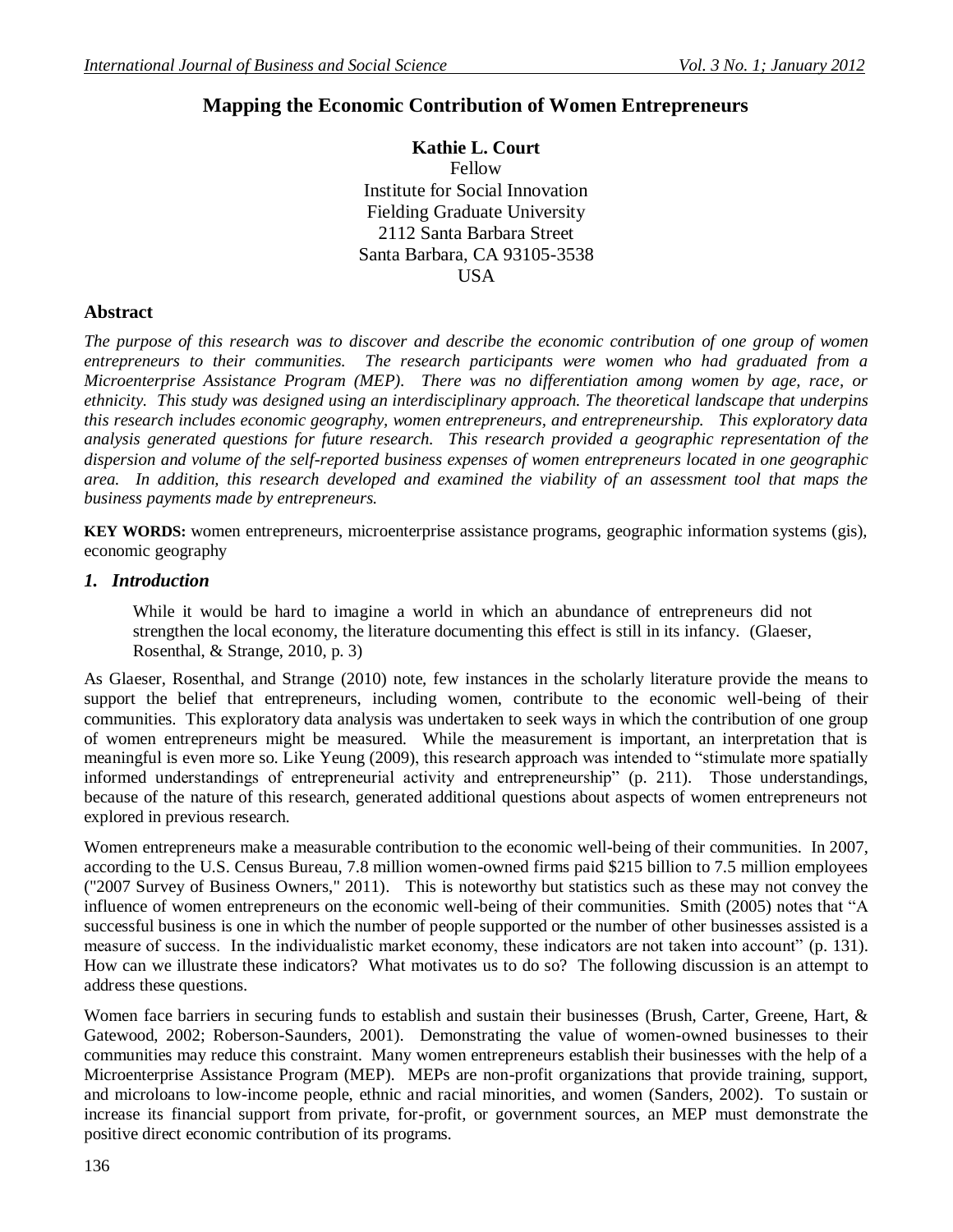This is especially true in a difficult economy when more organizations compete for fewer government grants. In a depressed economic environment, difficult decisions must be made related to the use of private and public funds. Fiscal conservatives may resist the investment of money to promote entrepreneurship among women if they cannot see a financial benefit to do so. Social liberals, who may support funding MEPs, weaken their argument for increased financial investment in the development of women entrepreneurs if they do not have sufficient data to support their claims of the positive economic impact of these programs. The purpose of this research was to identify a methodology that illustrates the economic contribution of women-owned businesses, and the MEPs that support them, to their communities.

Researchers have attempted to use the business income of MEP graduates to demonstrate the success of MEPs. This is difficult because the source of the income may not be clear (Sherraden, Sanders, & Sherraden, 2004) or entrepreneurs may hesitate to share their income (*Impact study of entrepreneurial development resources*, 2008). MEPs have been established to alleviate poverty, empower women, contribute to economic development, or contribute to business development. Research (Sanders, 2002; Sherraden, et al., 2004) suggests that MEPs do not alleviate poverty. Research has not addressed the question of how the graduates of these programs contribute to the economy.

To focus only on business profit ignores the other ways in which the value of a business may be measured. Business expenses, which are payments made to establish and support the business, are a more suggestive measure than income because no matter the source of the funds, personal income, business income, or a loan, the payments are used to create and sustain the business. These payments insert money into a community's economic system that influences that system downstream. Atasoy (2004) submits that more research should be conducted that examines the economic impact of entrepreneurial businesses. Barriers also exist to the use of business expenses such as United States federal government restrictions to data and difficulty obtaining data from individual businesses.

Research has been conducted on the experience of women entrepreneurs (Bennett & Dann, 2000; Bruni, Gherardi, & Poggio, 2004; Smith, 2005), what they need to succeed (Heffernan, 2007; Manolova, Brush, & Edelman, 2008), and how they differ by race (Smith-Hunter, 2006; Smith-Hunter & Boyd, 2004). Ahl (2006) submits that assumptions of "business, gender, family, society, the economy, and the individual" influence research questions asked and the methods to answer those questions as well as the answers. She asserts that those assumptions "also include *what is excluded*, i.e., factors or circumstances that are not perceived as relevant for entrepreneurship research" (p. 598). This research examined an aspect of women-owned businesses that has been excluded from research on women entrepreneurship.

This research took the perspective of economic geography, which is "the study of the location of economic activity" (Krugman, 1995, p. 33). Economic geography has been ignored by economists because its ideas "could not be modeled with the rigor required by the increasingly narrow standards of the journals" (p. 68). Krugman (1995) supports economists' adherence to models even though doing so may create blind spots. He submits that economists leave ideas that cannot be modeled unexplored because they do not have suitable tools for the job. If economic models do not exist to explore economic geography, what might be used to do so? Economic geographers, knowing that they cannot produce models, do what they can. They create "schematic descriptions of the data or organizing principles that made intuitive sense and/or seemed to fit the fact fairly well" (p. 85). They create geographic representations.

The use of a geographic representation allows a different perspective of how the business expenses of a group of women entrepreneurs impact their communities' economic well-being.Harvey (2008) suggests that "maps and geographic information are essential to how we know the world" (p. 3). Geographic information systems (GIS) as a way to represent and to understand the complexity of the world can be extended into organizational, sociological, and economic research. GIS contributes to these areas of research by supplying a new lens for information analysis that has not been considered previously. The objective of this research was to discover and describe the economic contribution of businesses established by women entrepreneurs who graduated from Microenterprise Assistance Programs (MEPs). This resulted in a geographic representation of the dispersion and volume of women entrepreneurs' self-reported business expenses. This research sought to define the next level of questions to ask as we begin to understand the ways in which these women entrepreneurs impact their communities.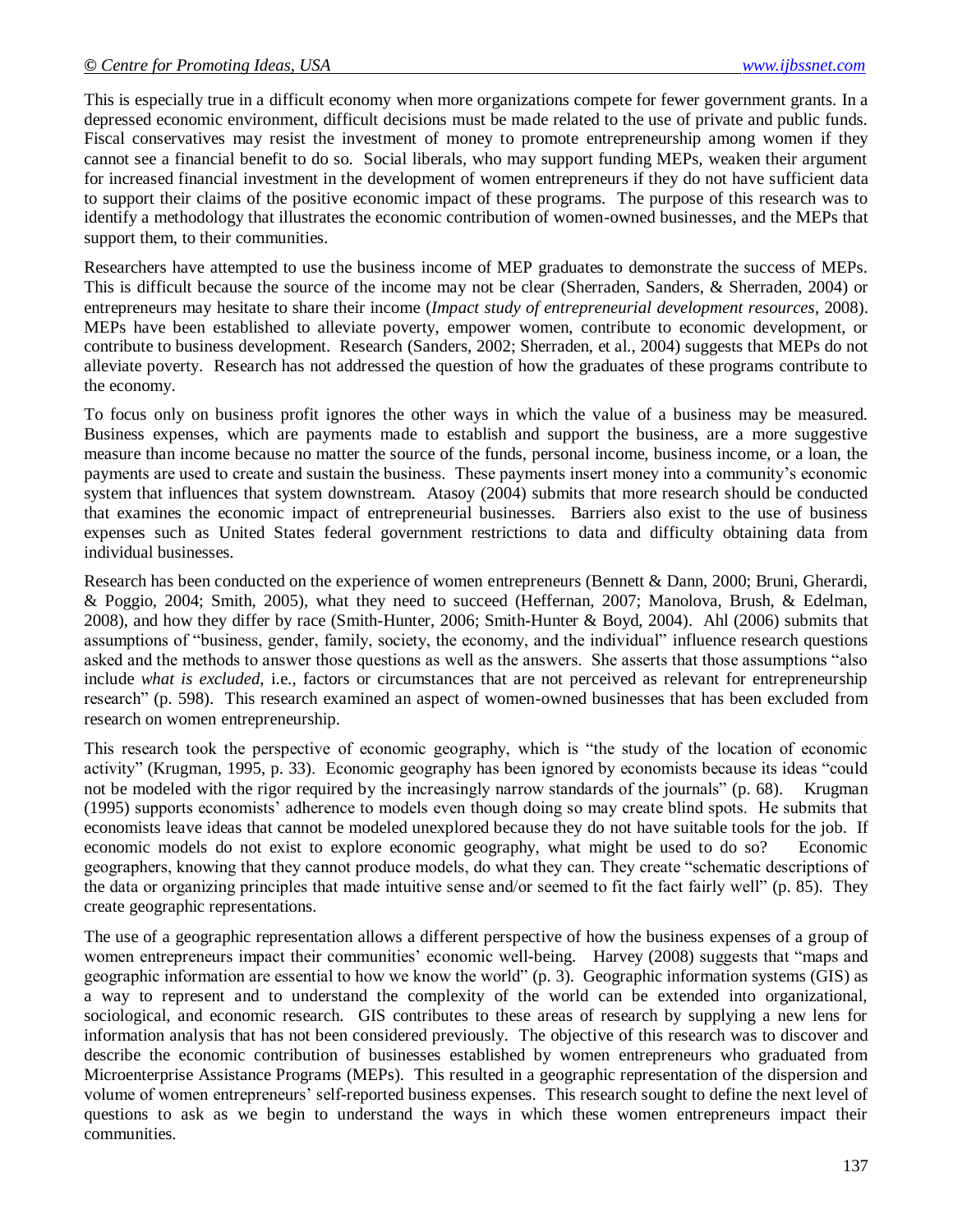Two questions were addressed by this research:

- Will women entrepreneurs who graduate from MEPs provide expenses as a measure of their economic contribution to their communities?
- What is the economic contribution to their communities of women entrepreneurs who have graduated from a Microenterprise Assistance Program (MEP)?

Schweitzer et al. (2009) suggest that the use of a network topology may illuminate more than a standard statistical economic approach might. The business expenses of the participants in this research were used to describe their economic network**.** The description took the form of a map that illustrated the spatial distribution of women entrepreneurs' business expenses by zip code. This research identifies areas that are unexplored by current theory related to entrepreneurship. In 1961, Chinitz asserted that the culture of entrepreneurship resulted in the success of New York City. In 1973, Schumacher "stressed the importance of small business ownership in a nation's economic well-being" (Y. L. Lowrey, 2004, p. 2). Today, however, literature documenting the notion that a large number of entrepreneurs strengthen the local economy is still in its infancy. This research addressed what has not been explored, which is the influence of multiple businesses established by low resource and laid-off women on the economic well-being of their communities.

This research also changed the nature of the questions asked about women entrepreneurs and the methodology use to answer them. Research has been conducted on the experience of women entrepreneurs, what they need to succeed, and how they differ by race. To this point, questions that focus on economic contributions made by low resource and laid-off women entrepreneurs have been excluded from entrepreneurship research. Statistics that indicate the measurable economic contribution of women-owned businesses exist ("2007 Survey of Business Owners," 2011; Y. Lowrey, 2006; Y. Lowrey & Tobias, 2011). This research applied the lens of economic geography to identify where that contribution is made and employed Geographic Information Systems (GIS) to create geographic representations of that contribution. The research findings have implications for the Microenterprise Assistance Programs (MEPs), as they seek funding from private and public sources.

## *2. Method*

Two sets of entrepreneurship researchers, Audretsch, Keilbach, and Lehmann (2006) and Welter and Trettin (2006), used geographic representations to illustrate their research findings. Audretsch et al. (2006) determined the spatial distribution of entrepreneurial capital and Welter and Trettin (2006) depicted the "emergence of a network structure to support women entrepreneurship" (p. 51). This research employed a similar methodology as an approach to examine the contribution of women entrepreneurs to the economic well-being of their communities. The participants in this research were graduates of a Microenterprise Assistance Program (MEP) established in 1989 in the city of Baltimore to aid women with limited access to resources, especially training. The graduates of this MEP sought self-employment. Shane (2003) defines self-employment as "performing work for personal profit rather than for wages paid by others" (p. 5).

One group of participants consisted of low resource women whose family income fell below the established income threshold at the time of her participation. Depending upon the grant, the criteria that define *low resource* women ranged from an income level 150% of the Health and Human Services (HHS) standard for poverty to the Housing and Urban Development (HUD) guideline of 30-80% for poverty. One grant defined the target participants as "low-income and distressed" women (Saltzberg, personal communication, 2011). From 1991 to 2009, 927 low resource women who graduated from the MEP. The program for low resource women was funded by various federal grants and intended for women who lived in or near the city of Baltimore. Another group of participants consisted of women who had been laid off from their most recent employment. From 1999 to 2009, 656 women graduated from this MEP's program for women who had been laid off from their most recent job. The program for workers who had been laid off was funded by the state of Maryland.

All women graduates of the MEP's programs with valid email addresses were invited to complete an online survey that consisted of questions related to their current or past businesses. All survey respondents were asked to contribute further by providing their 2009 business expense data. The business expenses were associated with a type of good or service being supplied as well as the zip code of the location of the entity supplying it. These payments were aggregated by zip code to create a graphical representation of the economic contribution created by each woman entrepreneur's business.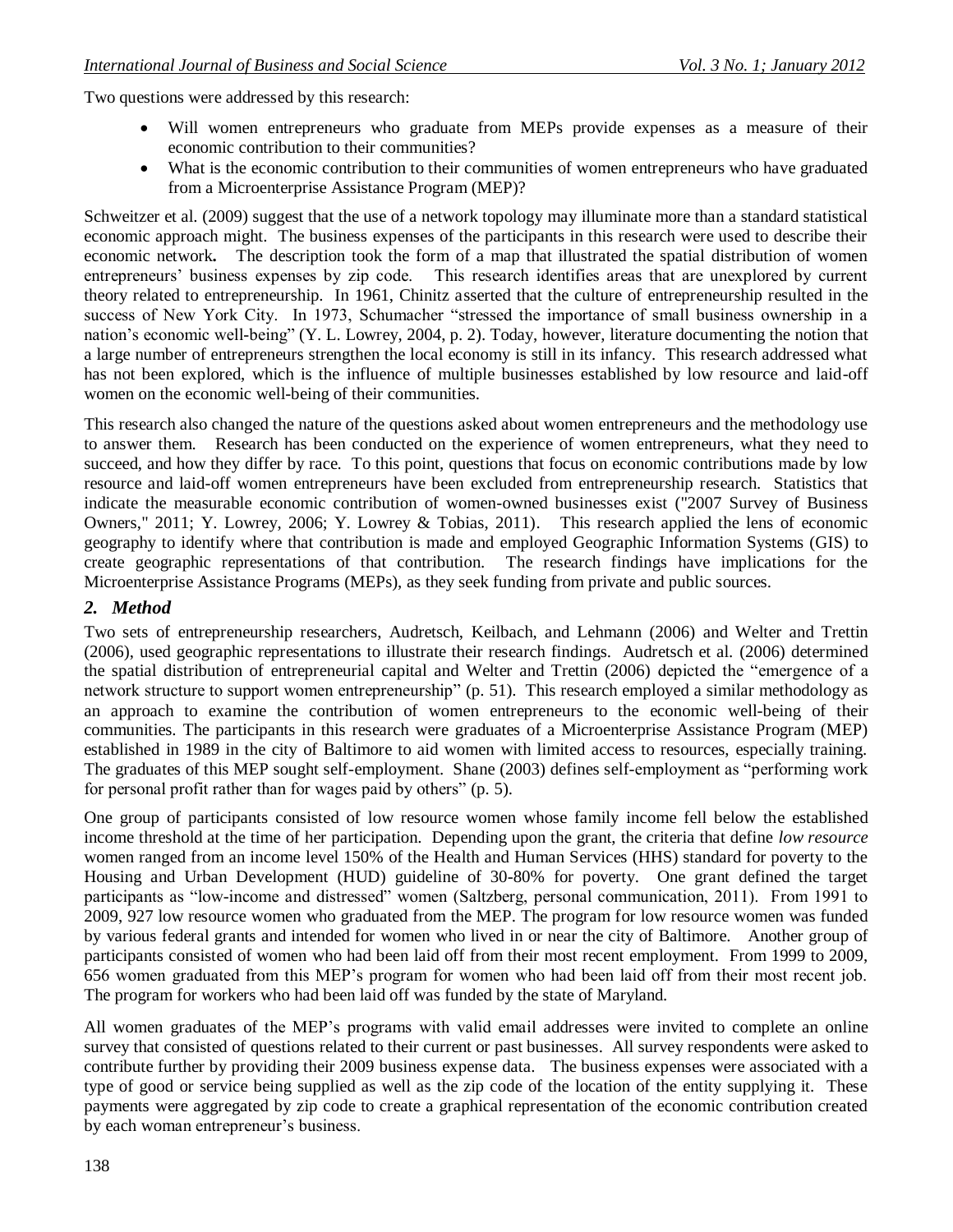The contributions of each of those businesses were aggregated using Microsoft Excel and MapPoint to create a graphical representation of the contribution made by all the participants in the research. Microsoft MapPoint provides high quality spatial data that can be used to map and geo-code (Bradley, 2004). The use of maps to depict this data has advantages and disadvantages. Maps "resemble miniature pictorial representations of the physical world" and are created by "replacing the map's natural spatial scales with abstract scales of measurement not based on geographic analogy" (Tufte, 1997, p. 14). A map created using this type of measurement becomes a two-dimensional representation of the underlying data used to create it. In this case, the variables were business expenses that were aggregated by zip code.

Three issues should be considered with this approach. First, the map may be two-dimensional; however, "the world is generally multivariate" (Tufte, 1997, p. 17). This could result in an oversimplification of what the map represents. The second issue to be considered is the aggregation of the data. "Aggregations by area can sometimes mask and even distort the true story of the data" (p. 35). Finally, access to large datasets and fast computing make it possible to "sort through thousands of possible varieties of graphical and statistical aggregations" in order to support the claim being made (p. 37).

Even with these issues to be considered, mapping the data has the potential to reveal something that had not been considered previously. This two-dimensional view of data may allow us to see what has been hidden in the same way that using a Light Detecting and Ranging (LiDAR) laser beam allowed archeologists to detect a wood version of Stonehenge ("Stonehenge's 'wood version' unearthed," 2009, April 12). By doing so, the researchers literally unearthed a new source of questions about the people and their customs of that time. This approach is a new source of questions that may provide solutions as well.

### *3. Results*

Table 1 illustrates the number of valid email addresses, survey responses, and participants who met the research criteria as well as those who provided their business expenses. Of the 602 valid email addresses, 58 women, or 10% of the email list, completed the survey. The number of women who completed the business expense data form was 6 or 1% of the email list. Of the 58 women who completed the survey, 51 established a business after graduating from this MEP and 7 did not. Of the 51 businesses that were established after graduation, 41 were still in existence at the time of the survey. Figure 1 represents the businesses created by research participants that existed in 2010.

In response to the survey question, "Did you pay any business expenses in 2009?" 46 said "yes." In response to the survey question, "Are you interested in providing additional information about the payments you have made to support your business?" of the 46 who paid business expenses in 2009, 19 responded "yes." Of those, only 6 submitted completed Expense Data Forms. This finding does not support my assumption that women entrepreneurs would be more willing to share information about expenses than about income.

Figure 2 represents the dispersion of payments. The shaded areas received payments. Darker shades reflect more payments. In general, the expenses were paid to businesses near the women entrepreneurs' business, often within the same zip code.

A notable finding is that these women entrepreneurs were not willing or able to share their business expense information. While 46 participants indicated in the survey that they paid business expenses in 2009, only 6 participants submitted their business expenses. A variety of factors could motivate this lack of response. These women entrepreneurs may:

- be hesitant to share any information with the researcher, based on the fear of how that data could be used.
- have unreported income that would be evident if they supplied business expense data.

These reasons might explain why the women would wish to remain anonymous. It should be noted that few selected the option to provide their data that would ensure their anonymity.

Attempts were made to present me, the researcher, as someone interested in helping women entrepreneurs. Those asked to donate their time and effort, however, would not benefit immediately from this research since it was designed to understand the economic contribution of the MEP graduates, not to support individual women entrepreneurs. This may have decreased the value the participants placed on the research.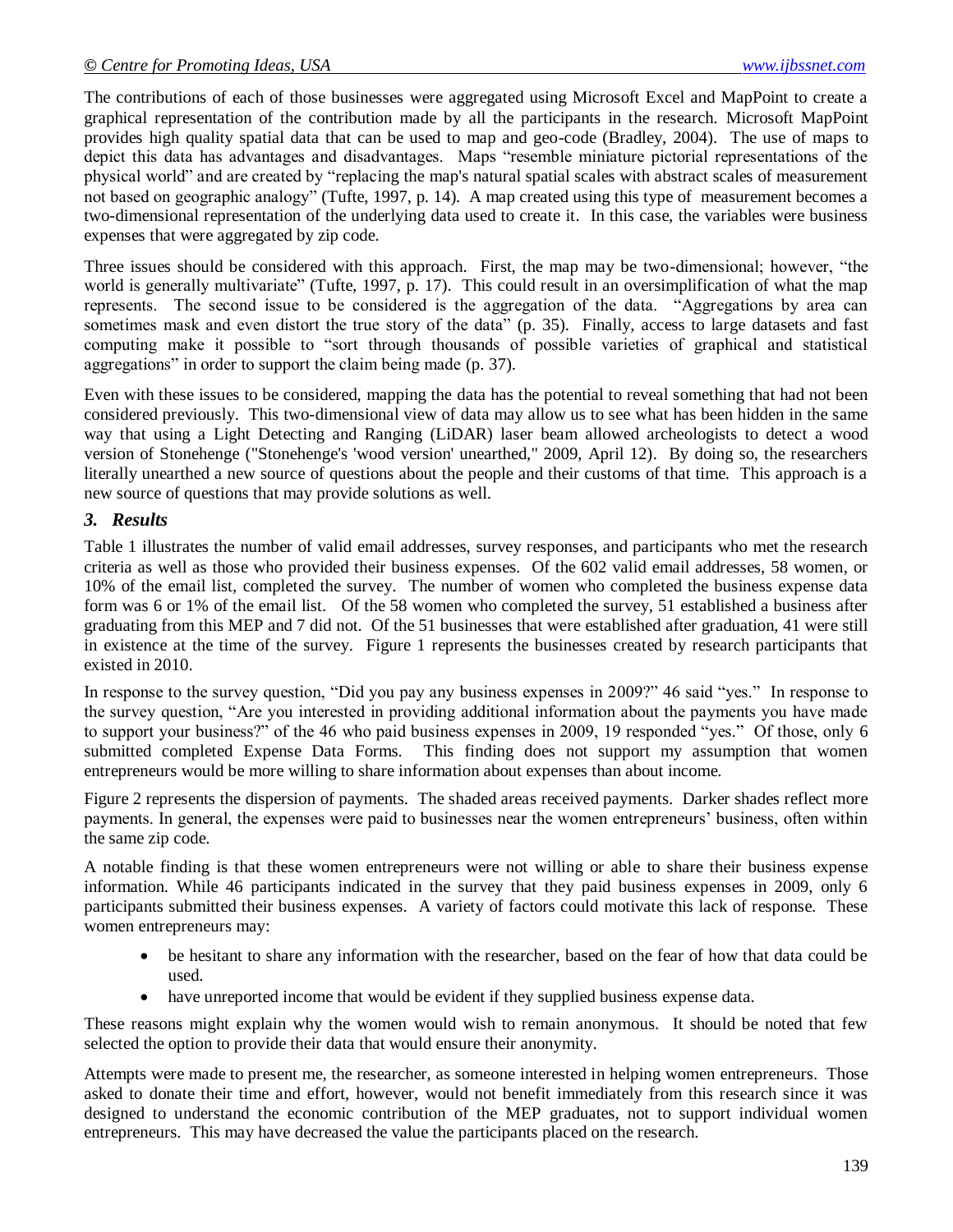Appealing to the women's desire to give back to the MEP for the assistance they received did not encourage many of the MEP's graduates to participate. Time is an important commodity to all of us but especially to this group of women entrepreneurs. I believe that the time involved was more than they were willing or able to donate.

### *4. Discussion*

Findings from this research suggest that there is more to be known about women entrepreneurs than current theoretical literature indicates. The geographic representations that resulted from this research illustrate the communities most impacted by the existence of these women entrepreneurs. Just as the rivers in colonial days spawned commerce, the majority of the business expenses these women paid were grouped around today's major highways. Those highways include Baltimore's Beltway, Rt. 695, and Interstate 95 North. Some business expenses were not so close to home, extending throughout the United States to Utah and California and north to upper state New York. This small sample hints at the extent of the impact of small business to regional and national economic well-being.

Some researchers like Martin, Pordeli, and Wynkoop (2009) would argue that women entrepreneurs have a large impact on the economy. Because their research is based on estimates, their conclusions are open to debate. Lowrey (2004) advocates the use of the concept of business density, which is "the number of business firms per 1,000 persons" (p. 1) as indicator of economic well-being. Her work was preceded in 1973 by Schumacher who "stressed the importance of small business ownership in a nation's economic well-being" (p. 2). "Women-owned businesses are concentrated in industry sectors where firms are typically smaller" (*Women-Owned Businesses in the 21st Century*, 2010, October, p. 1). The expenses paid by small businesses are a factor in economic wellbeing not because of the great impact of one business but because there are so many businesses. This research applied the definition of entrepreneurship as a "positive economic activity" (Calás, Smircich, & Bourne, 2009) to its participants and used its participants' business expense data to demonstrate the contribution of these women entrepreneurs to the economic well-being of their communities. Its findings suggest that there is more to be known about women entrepreneurs than current theoretical literature indicates.

The research findings indicate that business expenses can be used to create a geographical representation that illustrates the dispersion and volume of entrepreneurs' contribution to their communities' economic well-being. The findings also highlight the difficulty in obtaining the data from the entrepreneurs themselves to do so. This has implications for the Microenterprise Assistance Programs (MEPs), as they seek funding from private and public sources as well as for researchers who seek to explore this methodology. In October 2010, the White House conducted a conference comprised of those knowledgeable about women entrepreneurship. At that conference, it released a report prepared by the U.S. Department of Commerce Economics and Statistics Administration entitled *Women-Owned Businesses in the 21st Century*. That report recognized that "womenowned businesses contribute significantly to the U.S. economy" (*Women-Owned Businesses in the 21st Century*, 2010, October, p. 1). This research has implications for policymakers because it provides another methodology to support that statement.

While this group of participants did not result in suggestive data, I believe that suggestive data exists. For instance, the U.S. Census Bureau's Survey of Business Owners is a rich source of data that includes revenues and payroll. If this data could be linked to IRS 1099 data using the federal identifier of the business, I submit that the resulting geographic representation would illustrate, in a way that standard economic statistics cannot, the economic contribution of women entrepreneurs. This perspective may strengthen the argument for continued support of programs that develop and support women entrepreneurs. This research offers a method to confirm how a specific group of women entrepreneurs contributes to the economy by illustrating the amount they spend and where they spend it. The geographic representation of the amount spent provides an illustration of which communities benefit from small businesses. This representation can be used by policymakers to confirm the results of business development programs in targeted communities.

Researchers face challenges in obtaining data to describe the influence of these women entrepreneurs and the programs that support them. There are various reasons why business income has not proven to be useful in describing the impact of MEPs on economic development or of these women entrepreneurs' business success. This research indicates that these women entrepreneurs were no more willing or able to share information about their business expenses than research (*Impact study of entrepreneurial development resources*, 2008; Sherraden, et al., 2004) has indicated they would share information about their income.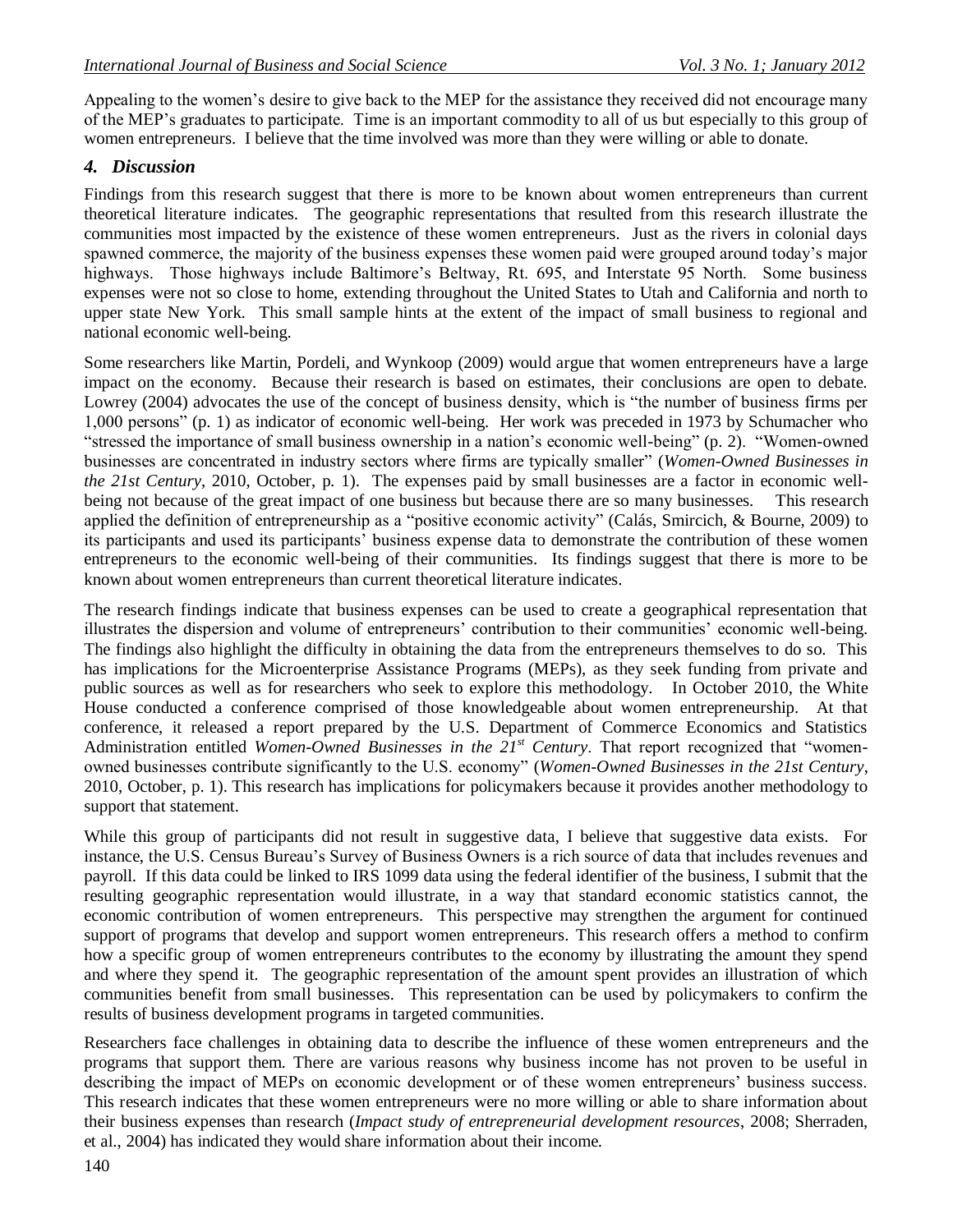The response rate to the survey was 10% of the participant pool. The survey focused on demographics and general information on the women entrepreneurs' businesses. The response rate for business expense data dropped dramatically. Of the 46 who paid expenses in 2009, only 6 of the participant pool provided the data. This leads to the question, "Under what conditions might gathering financial data from these women entrepreneurs generate more data?" Another question might be, "What data does the government collect that might be used to describe women entrepreneurs' contributions to economic well-being of our communities?" If none exists, another question might be, "How can we influence the government to collect business expense data in a way that can be used by researchers?"

This research provided foundational data related to the types of activities associated with these women entrepreneurs' economic networks. It provided a geographic representation of the dispersion and volume of women entrepreneurs' self-reported business expenses. This research defined the next level of questions to ask as we begin to understand women entrepreneurs who have graduated from Microenterprise Assistance Programs. This research provided a new perspective to describe the contribution of a group of women entrepreneurs to the economic well-being of their communities.

This research was limited by several factors. While there were many participants in the MEP over its 19-year span, the contact information for many was out of date. This research focused on the graduates of one Microenterprise Assistance Program in one city. The format and type of data requested made completing the business expense data form labor intensive for some participants.Assurances of anonymity were not sufficient to encourage participation. Another constraint is that in the past, this MEP conducted research that involved financial information where anonymity was not part of the research design. When the MEP supported of the current research, the participants may have confused this research project with the previous one, despite assurances that their information would remain confidential.

### *5. Future Research*

The purpose of this exploratory data analysis was to "develop new questions or hypotheses" (Slocum, McMaster, Kessler, & Howard, 2009, p. 46). As a result of this research, new questions emerged. These questions identify new opportunities for research. Areas for future research include women entrepreneurs, Microenterprise Assistance Programs (MEPs), and the methodology to create the graphical representations used in this research. In some cases, the recommendation for future research is focused on the new questions. In other cases, the recommendation is related to the data or methodology to answer those questions. While many of the future research questions are related to the women entrepreneurs, the findings could contribute to the organizational learning of the MEPs that support them.

This research compared women entrepreneurs based on their circumstances, which were low resource women or women who had been laid off from their most recent job. There was no differentiation among the women by age, education, race, or ethnicity. Future research could be conducted using the same methodology with the addition of age, education, race, or ethnicity as a variable. An important finding of this research was the hesitancy of this group of women entrepreneurs to share data about their business expenses. The same research design could be used with other groups of women entrepreneurs, including those who graduated from MEPs and those who had not, to understand better the conditions that cause this hesitancy. This research methodology could be used in a case study of one or two women entrepreneurs to examine at a greater level of detail the extent of their businesses' contribution to their communities' economic well-being. The participant selection criteria could be broadened to include any type of entrepreneur. In a case study, network analysis with individual suppliers could be used to construct the entrepreneurs' social and economic networks. Finally, other sources of data, such as the Survey of Business Owners along with data from IRS form 1099, may provide more data to explore the applicability of this methodology.

#### *6. Summary*

The research findings demonstrated that the contribution of women entrepreneurs to their communities' economic well-being could be measured using their business expenses. In addition, this research illustrated that a geographical representation of that contribution could be created. Just as critical a finding is that the women entrepreneurs themselves were not the best source of that data.

This research contributes to the scholarly literature by asking questions about women entrepreneurs that have not been asked and by offering a way to address those questions. The research questions were: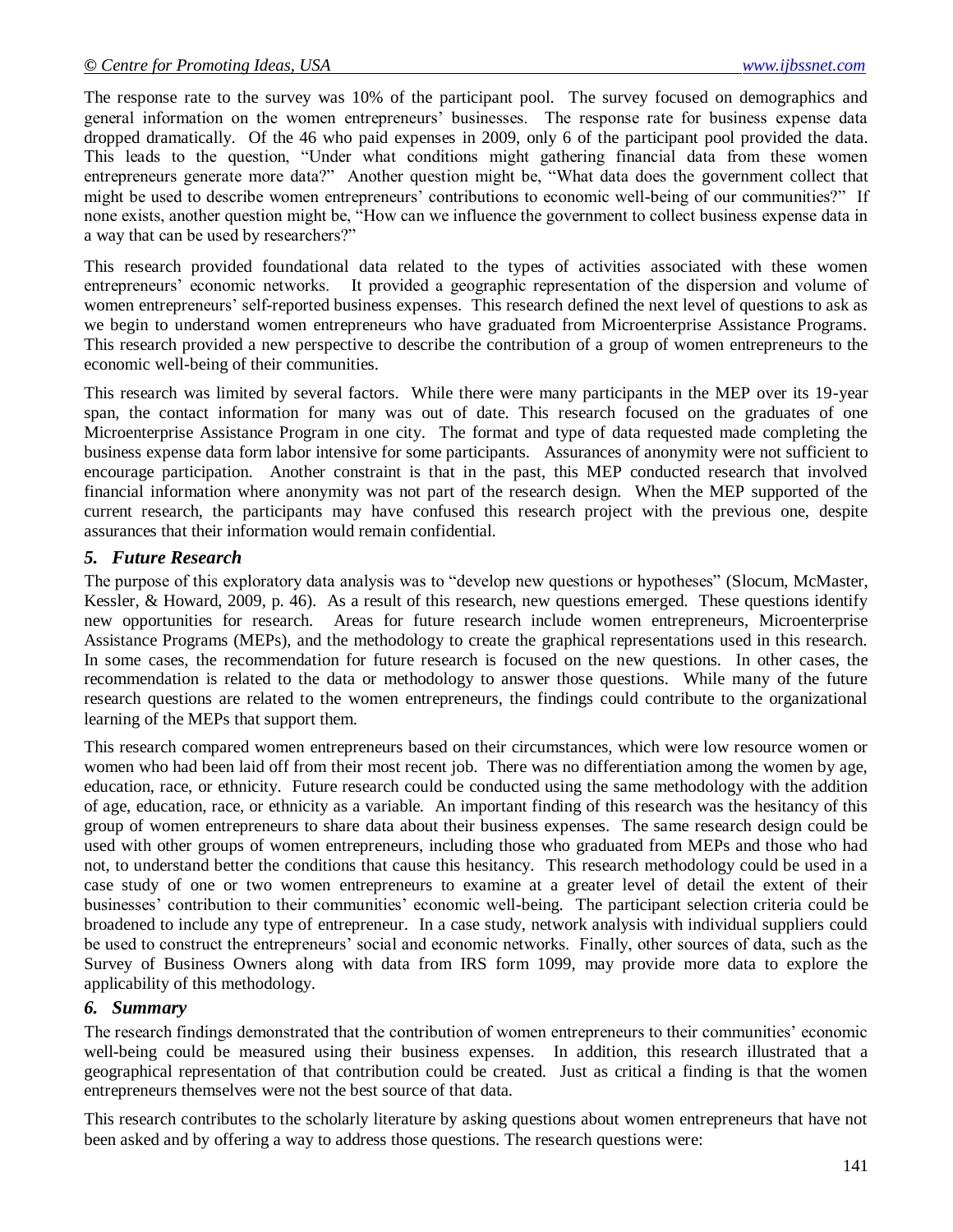- Will women entrepreneurs who graduate from MEPs provide expenses as a measure of their economic contribution to their communities?
- What is the economic contribution to their communities of women entrepreneurs who have graduated from a Microenterprise Assistance Program (MEP)?

Dubin (1978) submits that empirically based researchers often disregard descriptive research, when descriptive research can provide the basis with which to build theory. The debate surrounding the definition of entrepreneurship will remain ongoing. From a policy perspective, these findings offer an approach to measure the effectiveness of programs designed to encourage entrepreneurship. From a theoretical perspective, these findings align with the view of economic geographers who emphasize the importance of the fact that socioeconomic processes produce spatial structures and spatial structures influence socioeconomic processes.

This research supports the view that it may be possible to create the geographic representations offered by this research using another source of data. The IRS Form 1099 contains the payer's federal identification number, the payer's zip code, the recipient's zip code, and the amount paid. If this data could be linked to data collected by the Census Bureau's Survey of Business Owners, using the payer's federal identification number, then it may be possible to map the economic contribution of women entrepreneurs, or any group of entrepreneurs based on gender, race, or ethnicity.

|                                           | Count | <b>Participant Pool</b> |
|-------------------------------------------|-------|-------------------------|
| Valid Participant Email Addresses         | 602   |                         |
| <b>Survey Responses</b>                   | 58    | 10%                     |
| Paid Expenses in 2009                     | 46    | 8%                      |
| Not Interested in Providing 2009 Expenses | 27    | 4%                      |
| Interested in Providing 2009 Expenses     | 19    | 3%                      |
| Provided 2009 Business Expenses           | h     | 1%                      |
|                                           |       |                         |

### **Table 1: Participant Responses**



**Figure 1. Existing businesses in 2010**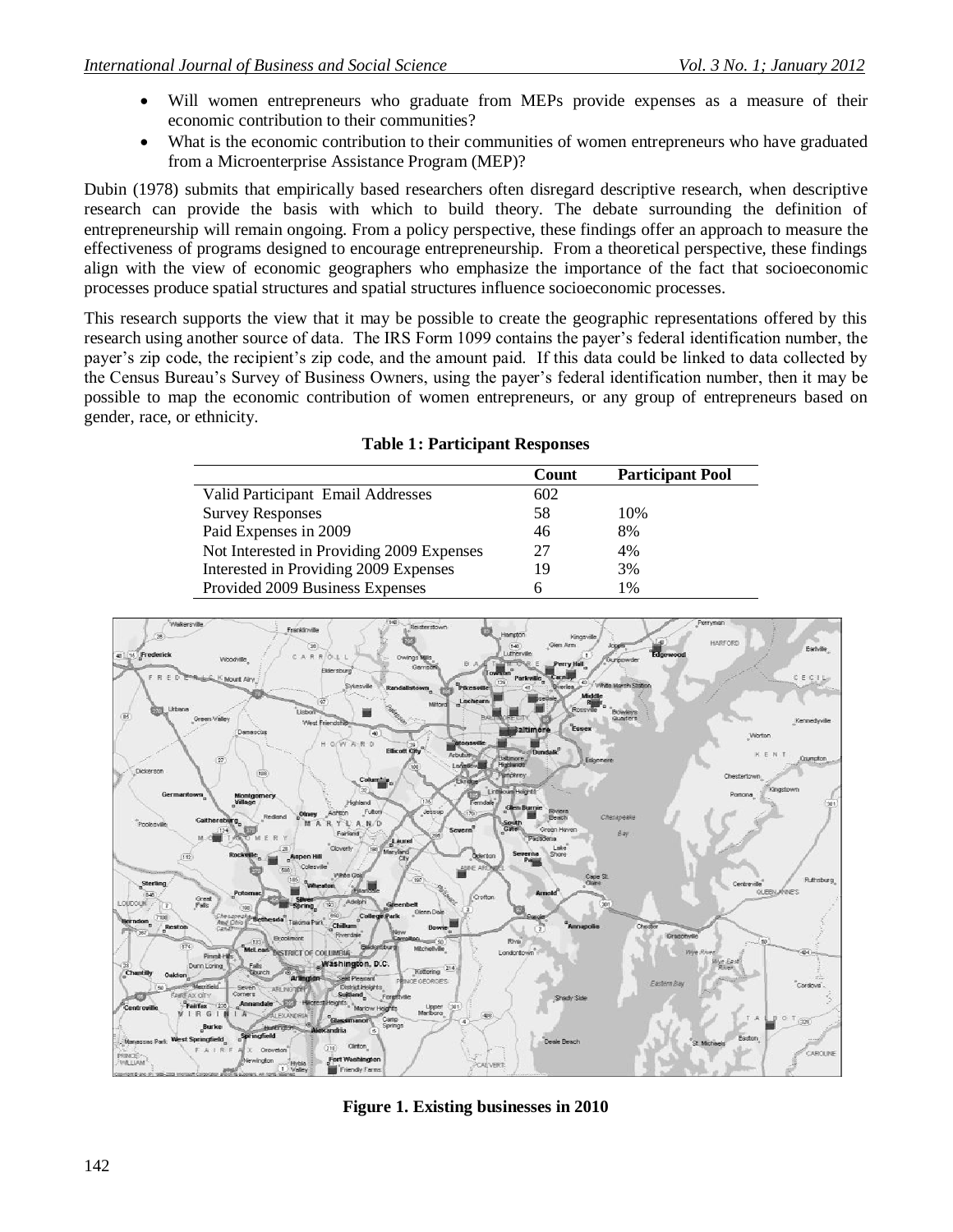

#### **Total Amount by ZIP Code**



*Figure 2.* Total paid to recipients by zip code with business locations

**Author Note:** This research was supported in part by a scholarship from Human and Organization Development, Fielding Graduate University.

#### *References*

- . 2007 Survey of Business Owners. (2011, June 28) Retrieved August 8, 2011, from http://factfinder.census.gov/servlet/IBQTable? bm=y&-ds\_name=SB0700CSA01&-filter=SEX;eq;002&-\_lang=en
- Ahl, H. (2006). Why research on women entrepreneurs needs new directions. *Entrepreneurship Theory and Practice, 30*(5), 595-621. doi: 10.1111/j.1540-6520.2006.00138.x
- Atasoy, S. (2004). *The economic impact and importance of microbusinesses to the New England economy.* M.S., The University of Maine.
- Audretsch, D. B., Keilbach, M. C., & Lehmann, E. E. (2006). *Entrepreneurship and economic growth*. Oxford, United Kingdom: Oxford University Press.
- Bennett, R., & Dann, S. (2000). The changing experience of Australian female entrepreneurs. *Gender, Work, and Organization, 7*(2), 75-83. doi: 10.1111/1468-0432.00095
- Bradley, H. (2004). Mapping your data: If your Excel presentation contains geographical data, why not display it on a map? *PC Magazine, 23*(15), 68.